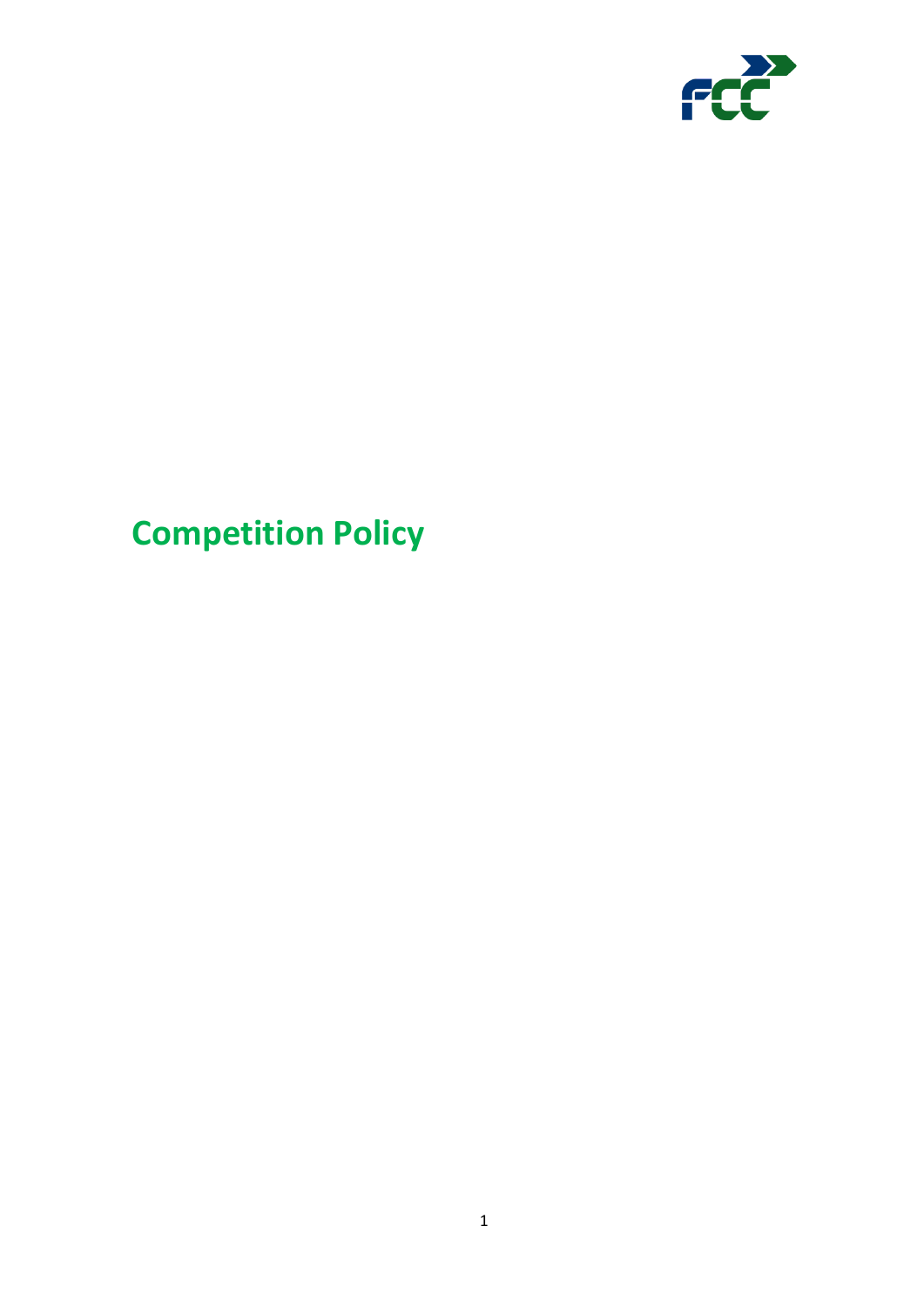

## TABLE OF CONTENTS

| $\Omega$ .     |                                                                      |  |  |
|----------------|----------------------------------------------------------------------|--|--|
| $\mathbf{1}$ . |                                                                      |  |  |
| 2.             |                                                                      |  |  |
| 3.             |                                                                      |  |  |
| $\mathbf{4}$ . |                                                                      |  |  |
| 4.1            |                                                                      |  |  |
| 4.2            |                                                                      |  |  |
| 5.             | PRINCIPLES OF BEHAVIOUR IN CONTACTS OR RELATIONS WITH COMPETITORS  6 |  |  |
|                | 5.1.                                                                 |  |  |
|                | 5.1.1.                                                               |  |  |
|                | 5.1.2.                                                               |  |  |
|                | 5.2.                                                                 |  |  |
|                | 5.2.1.                                                               |  |  |
|                | 5.2.2.                                                               |  |  |
|                | 5.3.                                                                 |  |  |
|                | 5.3.1.                                                               |  |  |
|                | 5.3.2.                                                               |  |  |
|                | 5.4.                                                                 |  |  |
|                | 5.4.1.                                                               |  |  |
|                | 5.4.2.                                                               |  |  |
| 6.             |                                                                      |  |  |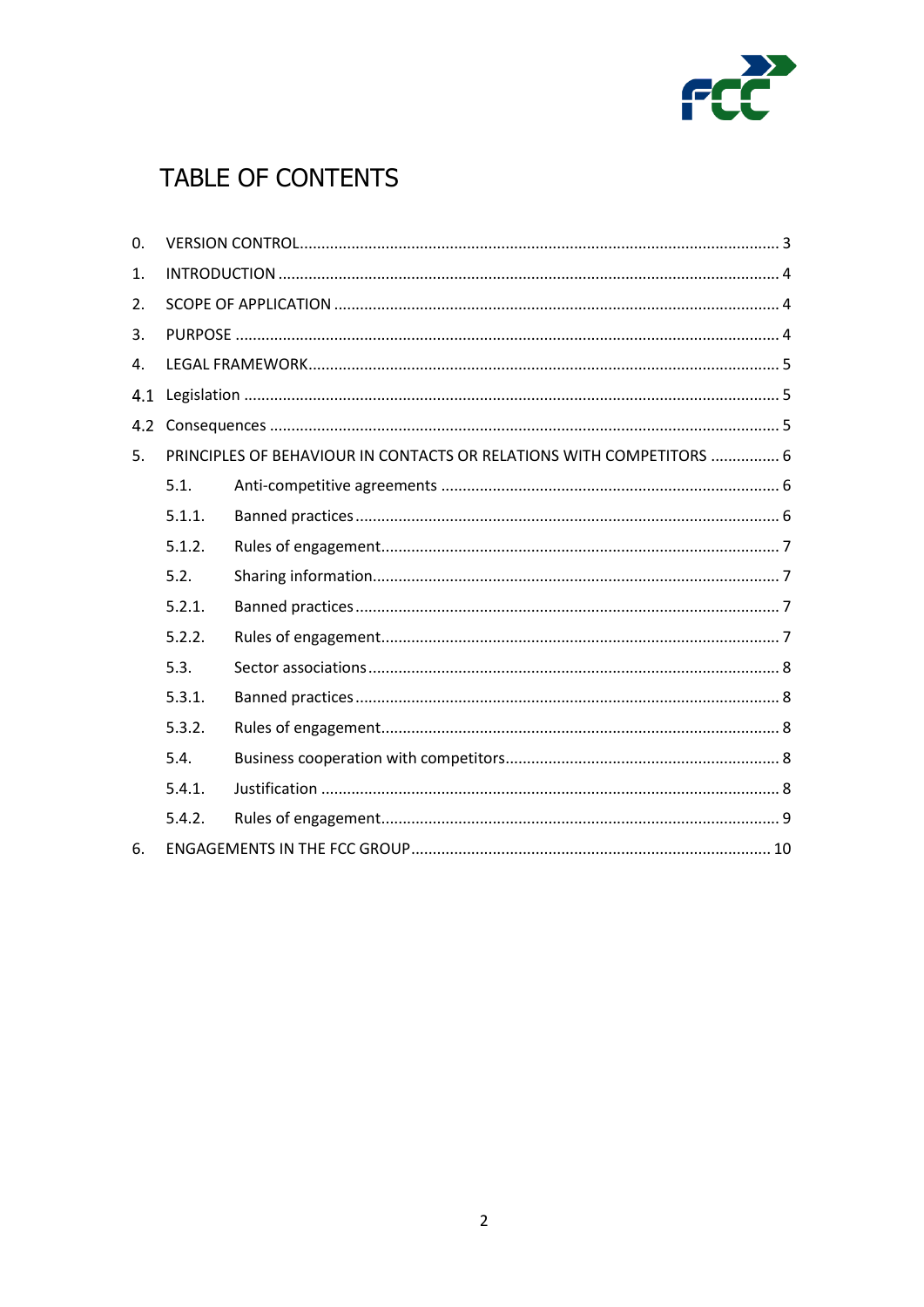

## 0. VERSION CONTROL

<span id="page-2-0"></span>

| Version | Date                | Amendments                                              |
|---------|---------------------|---------------------------------------------------------|
| 01      | 23 February<br>2022 | Initial version. Approved by<br>the Board of Directors. |
|         |                     |                                                         |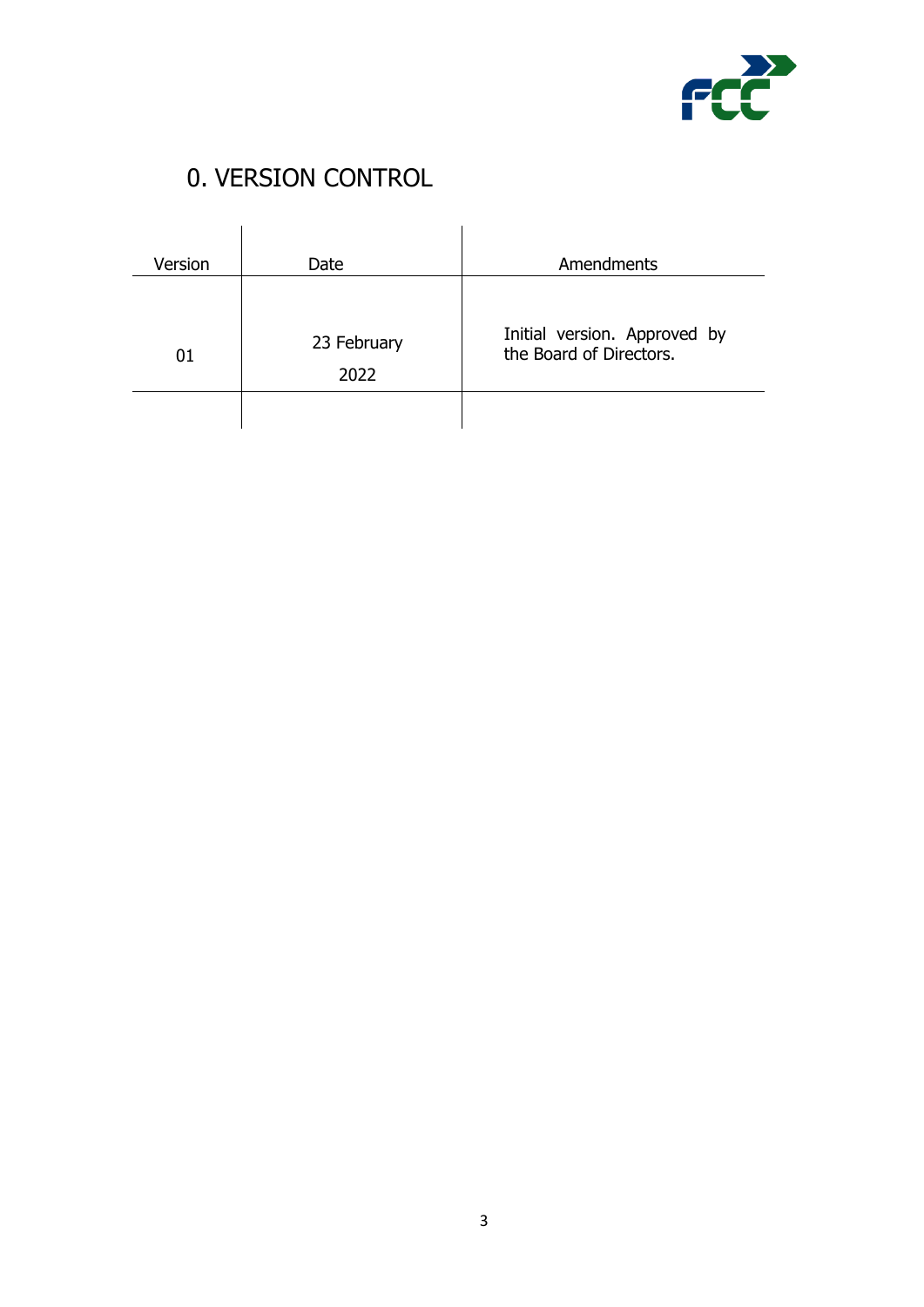

### 1. INTRODUCTION

<span id="page-3-0"></span>The FCC Group's Code of Ethics and Conduct reflects the Group's commitment to the rules and principles of free competition in the sectors and markets where it operates.

This priority commitment is compatible with our strategic interests, one that requires the FCC Group to have a corporate policy on compliance with competition legislation.

This document ("**Competition Policy**" or "**Policy**") has been designed as an effective instrument to ensure that the FCC Group's activities are fully aligned with the pertinent legislation on competition.

### 2. SCOPE OF APPLICATION

<span id="page-3-1"></span>All companies in the FCC Group, including their management team and employees, must apply this Policy.

Specifically, the commercial, business development, strategic planning and control, bidding and purchasing departments must be particularly sensitive to these rules in the exercise of their activity, ensuring compliance with them, especially by those who have contact with competitors, customers or suppliers.

### 3. PURPOSE

<span id="page-3-2"></span>The Competition Policy pursues the following objectives:

- Outline the basic principles of competition law with which the management team and all employees of the FCC Group should be familiar; and
- Facilitate FCC Group companies, their management teams and employees with guidelines for action to forestall violations of competition legislation.

This Policy is part of the FCC Group's Compliance Model and must be considered together with the rest of the policies and procedures applicable to the companies that make up the Group.

The FCC Group's Code of Ethics and Conduct is the framework regulation that establishes the mandatory guidelines for conduct in the ethical, social and environmental spheres. The Competition Policy furthers the Group's express commitment, contained in its Code of Ethics and Conduct, to abide by free competition and good market practices.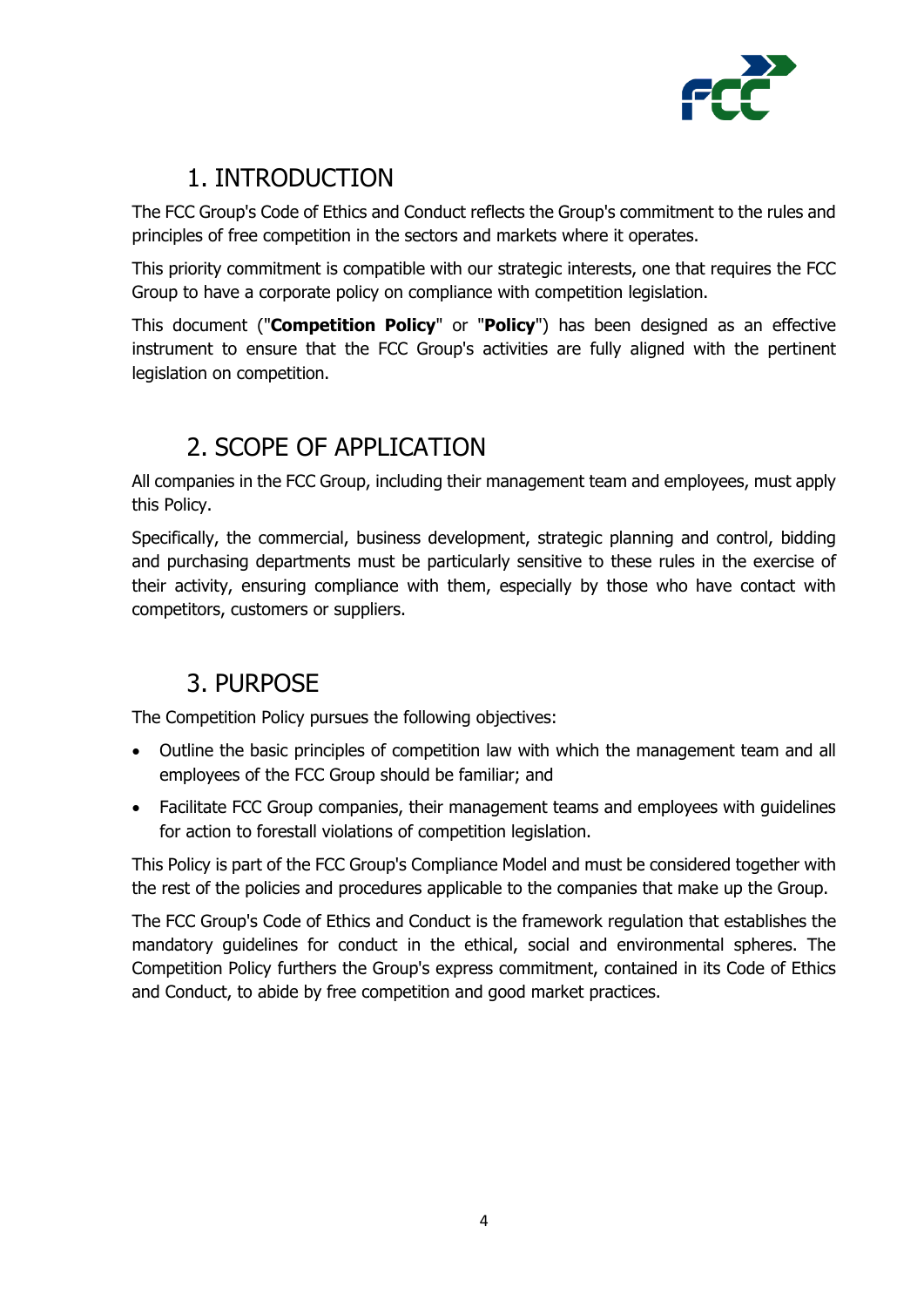

### 4. LEGAL FRAMEWORK

#### <span id="page-4-1"></span><span id="page-4-0"></span> $4.1$ Legislation

Competition law seeks to guarantee the proper functioning of markets by ensuring that all economic operators decide their strategy and behaviour in the market autonomously and independently.

The rules applicable in the field of competition law are similar in most of the countries where the FCC Group operates, as they are based on the same principles.

In particular, the following conduct is prohibited:

- Unfair agreements between undertakings which have as their object or effect the restriction of competition.
- Abuse of a dominant market position.

#### <span id="page-4-2"></span> $4.2$ **Consequences**

Violation of competition law can have serious consequences for both Group companies and their employees.

#### **Consequences for the companies in the Group:**

- **High fines**: a violation of competition law may be punishable by a fine of up to 10% of the group's total turnover.
- **Prohibition from contracting with the public administration**: a finding of a serious competition violation can lead to a ban on contracting with the public administration for several years.
- **Claims for damages**: a competition violation may harm customers, competitors, suppliers or public administrations. Those harmed by an anti-competitive practice can claim compensation for the damage caused. The amount of damages claims can be even higher than the fine that can be imposed by the competition authorities.
- **Nullity of the agreements:** agreements contrary to competition law are void and not binding.
- **Reputational damage**: the decisions of the competition authorities are public and have a significant media impact. The sanctioning of a competition violation or even the mere opening of a disciplinary case damages the image of the company and the Group. This reputational damage can also affect the procurement of works or services, lead to the loss of potential investors or the early termination of contracts.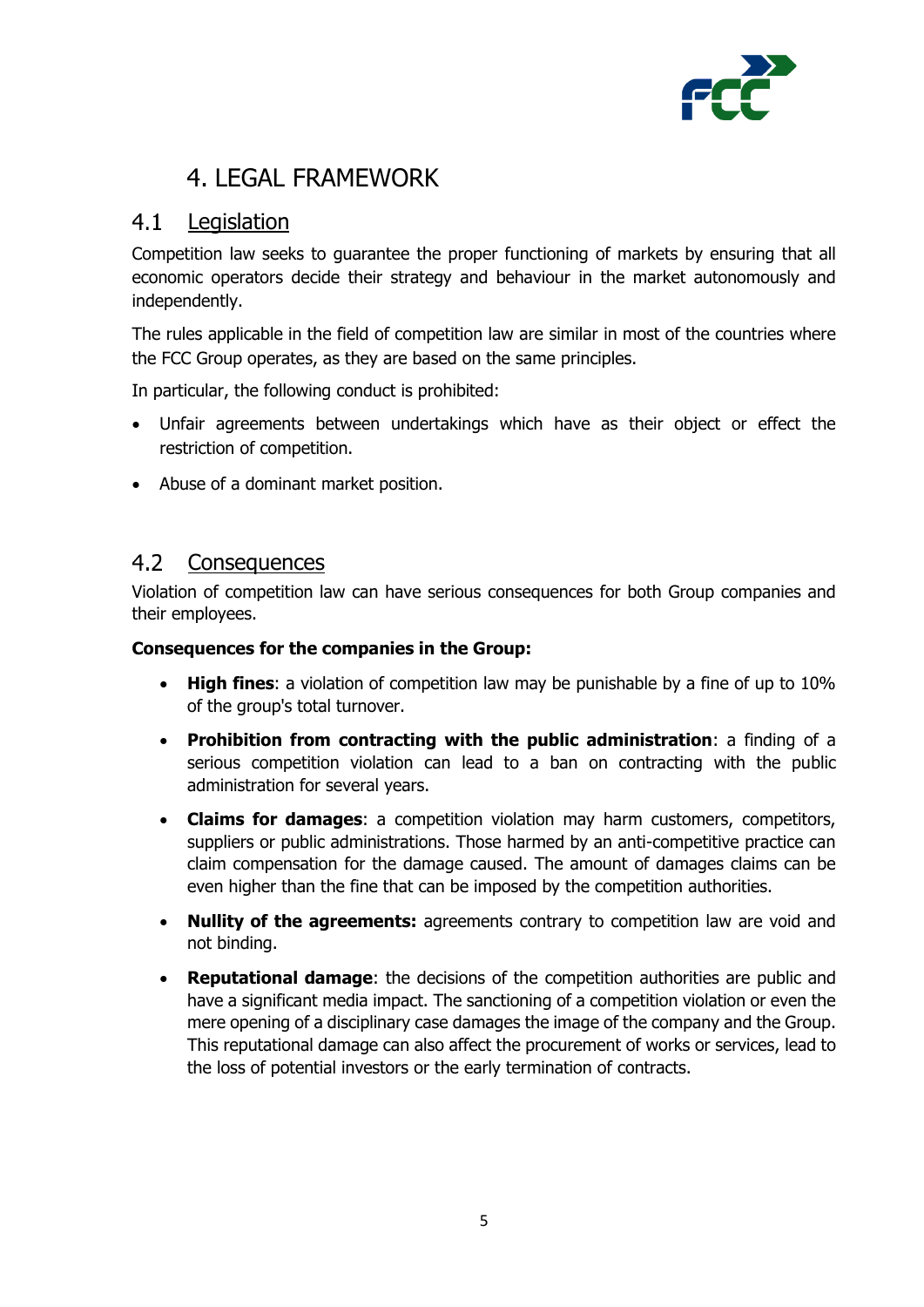

#### **Consequences for the Group's employees:**

- **Personal fines**: the management or persons who take decisions or act on behalf of the undertaking in breach of competition law may also be individually sanctioned by the competition authorities.
- **Damage to personal reputation**: personal fines imposed by the competition authorities are also public and have repercussions in the press. Involvement in a competition violation impairs the reputation of the person involved, professionally and even personally.
- **Occupational liability:** participation in anti-competitive behaviour by an employee of the FCC Group will result in disciplinary action up to and including dismissal.
- **Possible criminal liability:** Some countries provide for criminal consequences for persons who participate in a competition law violation.

### <span id="page-5-0"></span>5. PRINCIPLES OF BEHAVIOUR IN CONTACTS OR RELATIONS WITH COMPETITORS

Any agreement, understanding or cooperation with a competitor that has the object or effect, actual or potential, of restricting competition (e.g. an agreement on prices or market sharing) constitutes a very serious violation of competition law.

The concept of "agreement" is very broad. There is no need for a written agreement, the existence of an "understanding" (even if tacit) between competitors being sufficient.

#### <span id="page-5-1"></span>5.1. Anti-competitive agreements

#### <span id="page-5-2"></span>5.1.1. Banned practices

The following agreements with competitors are strictly prohibited, even if they are not ultimately implemented, as they constitute a very serious violation of competition law:

- **Coordination of commercial or strategic policy in the market** with competitors, except in the framework of co-operation agreements that are justified from a competition perspective.
- **Bid-rigging or collusion**, e.g. by coordinating bids with competitors, aligning bidding terms, agreeing not to bid or to submit artificially high or low bids, fixing compensation to unsuccessful bidders, etc.
- **Sharing of commercially sensitive information** with competitors, including the mere receipt or provision of information (e.g. information on prices, costs, commercial or service conditions, supply of suppliers or bidding for tenders).
- **Allocations of customers or territories** with competitors.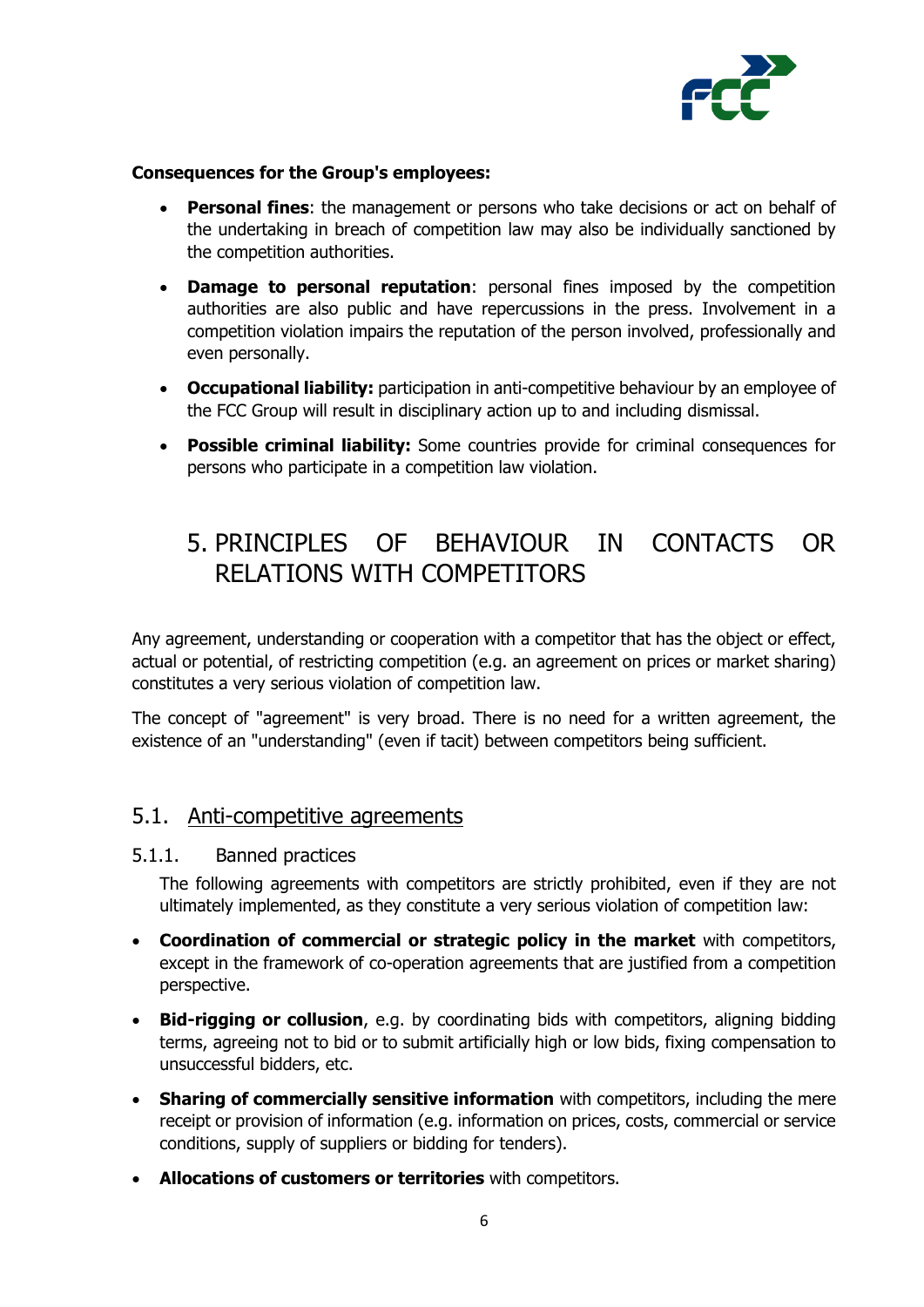

- **Agreements on sales volumes or market shares**.
- **Agreements limiting production**.

#### <span id="page-6-0"></span>5.1.2. Rules of engagement

- If there is a contact with a competitor that constitutes a competition violation, the contact should be terminated by stating in writing (e.g. by e-mail) that it is improper and indicating that it should not be repeated.
- Pay particular attention to the vocabulary used in verbal or written communications with competitors. In particular, expressions that could be misinterpreted and mislead a competition authority into believing that anti-competitive conduct may have taken place should be avoided.

### <span id="page-6-1"></span>5.2. Sharing information

#### <span id="page-6-2"></span>5.2.1. Banned practices

Competition law prohibits exchanges of commercially sensitive information between competitors because they reduce uncertainty about their current or future market behaviour.

Such exchanges of information are prohibited whether they take place directly between competitors or indirectly (through third parties). The medium used is irrelevant (even if it occurs in a conversation, an e-mail or an instant messaging application).

It is also prohibited to demand from customers or suppliers information about specific commercial conditions offered by competitors.

#### • **What information is commercially sensitive?**

The confidentiality of information from a competition perspective depends on the specific characteristics of the market, strategic nature of the data, the frequency of the information sharing, and also the scope and age of the information exchanged.

Any sharing of information between competitors that reduces uncertainty as to the commercial or strategic behaviour of undertakings in the market constitutes a competition violation.

| <b>Increased risk</b>                                | <b>Less risk</b>                  |
|------------------------------------------------------|-----------------------------------|
| Information on current or future<br><b>behaviour</b> | <b>Historical information</b>     |
| Information on commercial strategy                   | <b>Public information</b>         |
| Individualised information                           | Aggregate <b>information</b>      |
| In a concentrated market                             | In a slightly concentrated market |

#### <span id="page-6-3"></span>5.2.2. Rules of engagement

If commercially sensitive information is received from a competitor, it must be recorded in writing (e.g. by e-mail) that the communication is inappropriate because it violates competition law.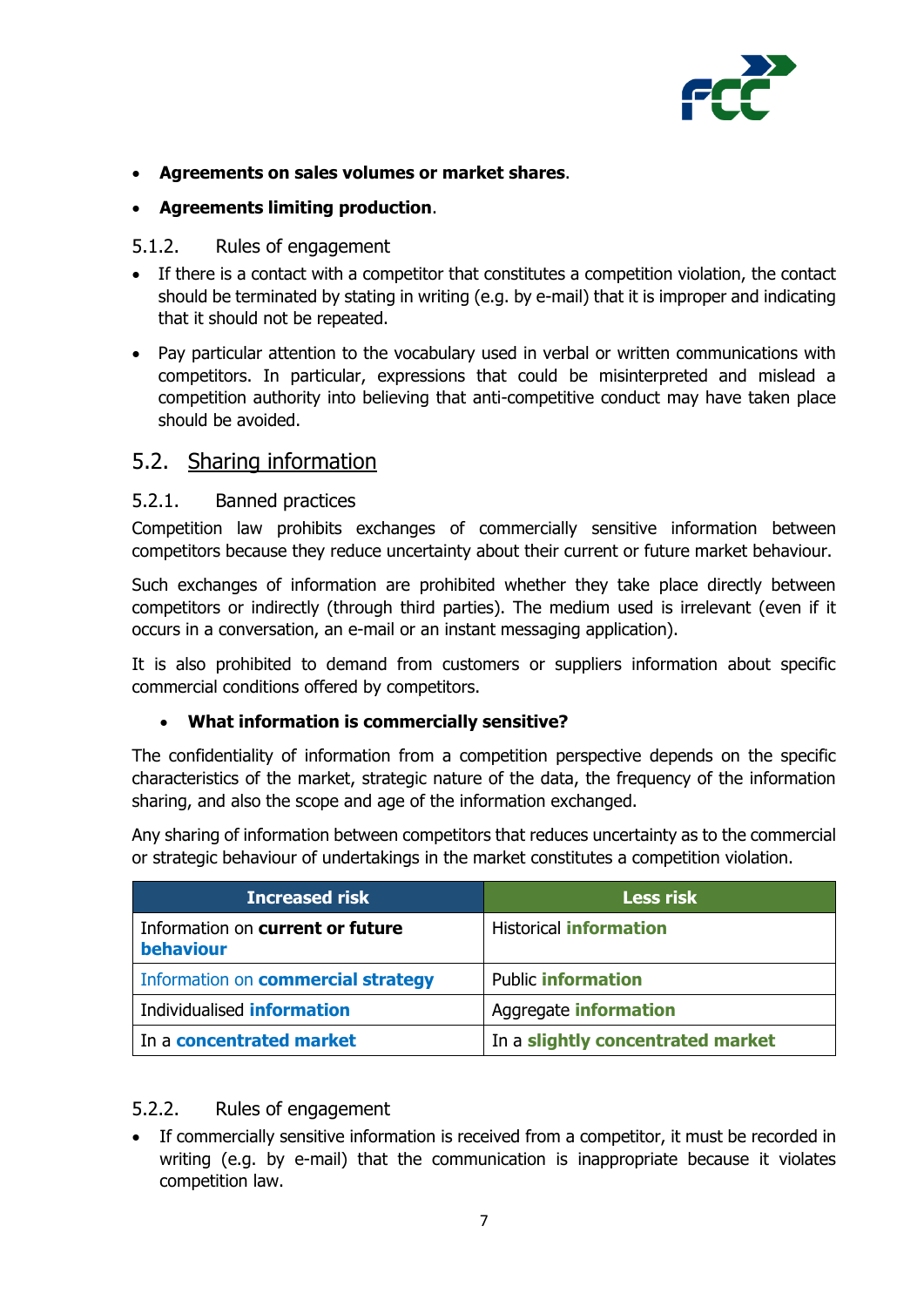

• If we receive commercially sensitive information about a competitor (e.g. prices), even from lawful sources (such as in a negotiation with a customer), the source and date should be indicated in the internal document in order to be able to prove, if necessary, that it has not been received from a competitor.

### <span id="page-7-0"></span>5.3. Sector associations

#### <span id="page-7-1"></span>5.3.1. Banned practices

Contacts with competitors are often made within the framework of industry associations. Accordingly, extreme care must be taken to avoid a competition violation. In particular, the following practices are strictly prohibited:

- Coordination with competitors on commercial or strategic policy in the market.
- Sharing of commercially sensitive information.
- Class action suits against companies that are not members of the association.

#### <span id="page-7-2"></span>5.3.2. Rules of engagement

- Mere attendance or presence at a meeting where an anti-competitive practice takes place may be considered by competition authorities as participation in anti-competitive conduct.
- If possible, the agenda should be requested in advance of the meeting and it should be checked that no exchange of commercially sensitive information or any agreement that could be considered anti-competitive is planned (see section 5.1).
- It is advisable to ask for minutes of meetings attended by competitors and to obtain a copy of the minutes.

### <span id="page-7-3"></span>5.4. Business cooperation with competitors

#### <span id="page-7-4"></span>5.4.1. Justification

Cooperation agreements between competitors (alliances, consortia, joint ventures, etc.) entail a risk of infringement of competition law and caution should be exercised when they are concluded.

Cooperation agreements between competitors, such as temporary consortia or joint ventures, are fully justified when there is an objective need for companies to join forces in order to carry out a project or participate in a tender, due to a lack of sufficient technical, professional, economic, organisational or operational capacity. They may also be justified where it is unreasonable or less attractive to go it alone because the same economic efficiencies, operational advantages or financial risks cannot be achieved.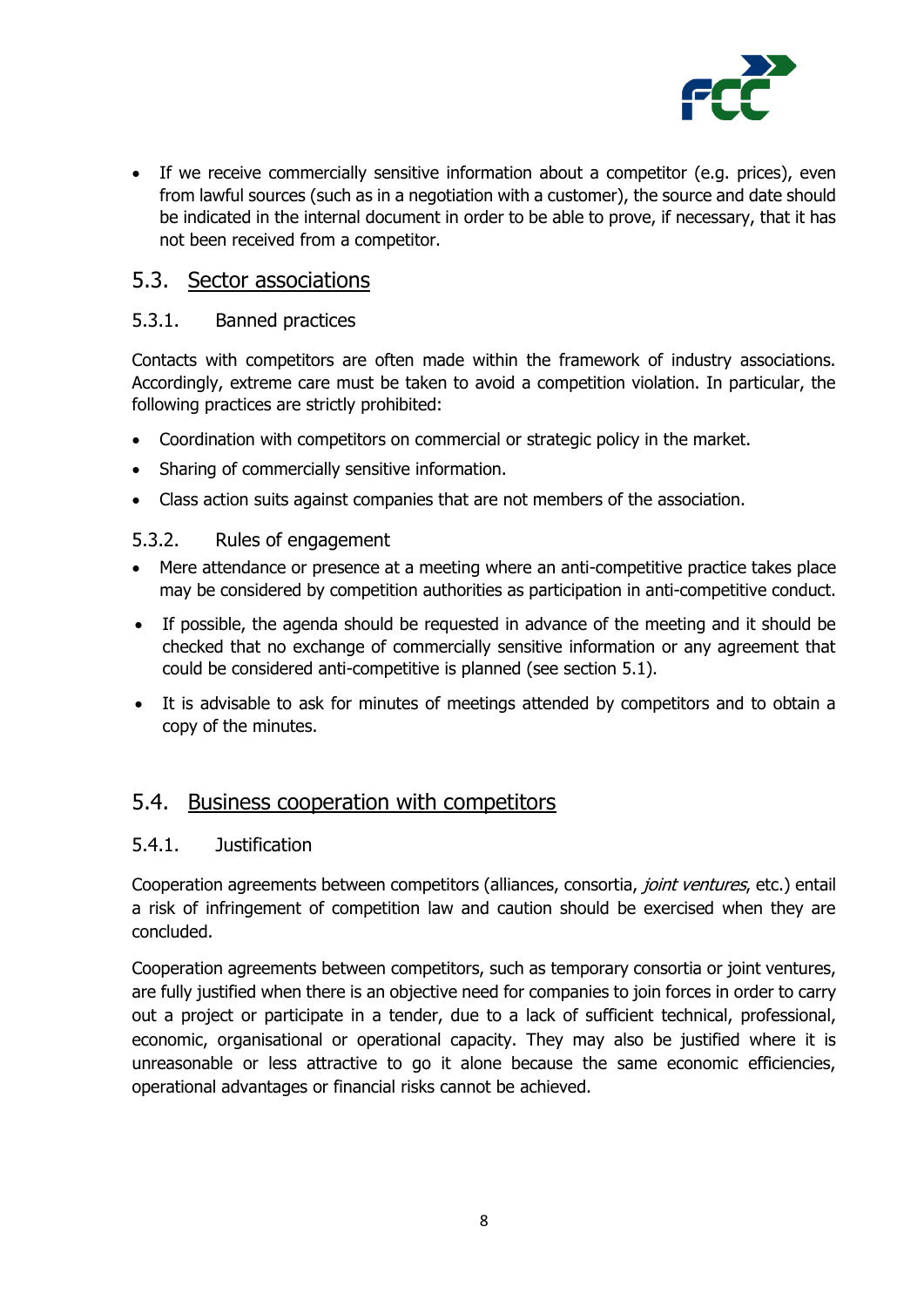

#### **Situations in which the formation of a temporary consortium is always anticompetitive:**

- When the purpose of the temporary consortium (joint venture) is to avoid competition between the companies in that consortium.
- When the temporary consortium or joint venture is formed to alter or manipulate a tender (e.g. by determining the winning bid, avoiding the qualification of low bids, etc.).

#### **Situations in which caution should be exercised when forming a temporary consortium (joint venture):**

- When any of the companies that form part of the joint venture has in the past bid alone for similar tenders and has been awarded the contract. In this case, it is advisable to record in the preparatory documents of the temporary consortium/joint venture (e.g. memoranda, MOUs, etc.) the specific circumstances of the company or the market which justify the need to bid jointly with other companies.
- When any of the companies that form part of the temporary consortium/joint venture has the required technical, professional and economic capacity and/or the availability of material resources and personnel necessary to compete alone.
- When the company goes individually to the tender and subcontracts the execution to competitors who could have bid for the tender.

#### <span id="page-8-0"></span>5.4.2. Rules of engagement

- There must be documentation that the cooperation is justified in order to be able to prove, if necessary, that it does not serve an anti-competitive purpose. Accordingly, a **memorandum or report** must be prepared justifying the collaboration on the grounds of **(i) lack of technical capacity or availability of resources** (impossibility of competing alone) or **(ii) the economic or operational reasonableness or efficiency of** entering into a temporary consortium/joint venture (e.g. financial risk, ensuring a profitability margin or loss limit, operational capacity or the desirability of having the knowledge or experience of a local partner, etc.).
- Precautions should be taken in contacts with competitors prior to the formation of a temporary consortium/joint venture, and any exchange of information outside the joint venture should be avoided.
- Avoid entering global consortia/joint venture agreements or agreements covering more than one project, and each agreement to form one such grouping must refer to specific works or projects.
- The participation of the companies in a temporary consortium/joint venture must be maintained only for the duration of the project or work for which it was formed, except in exceptional and justified situations.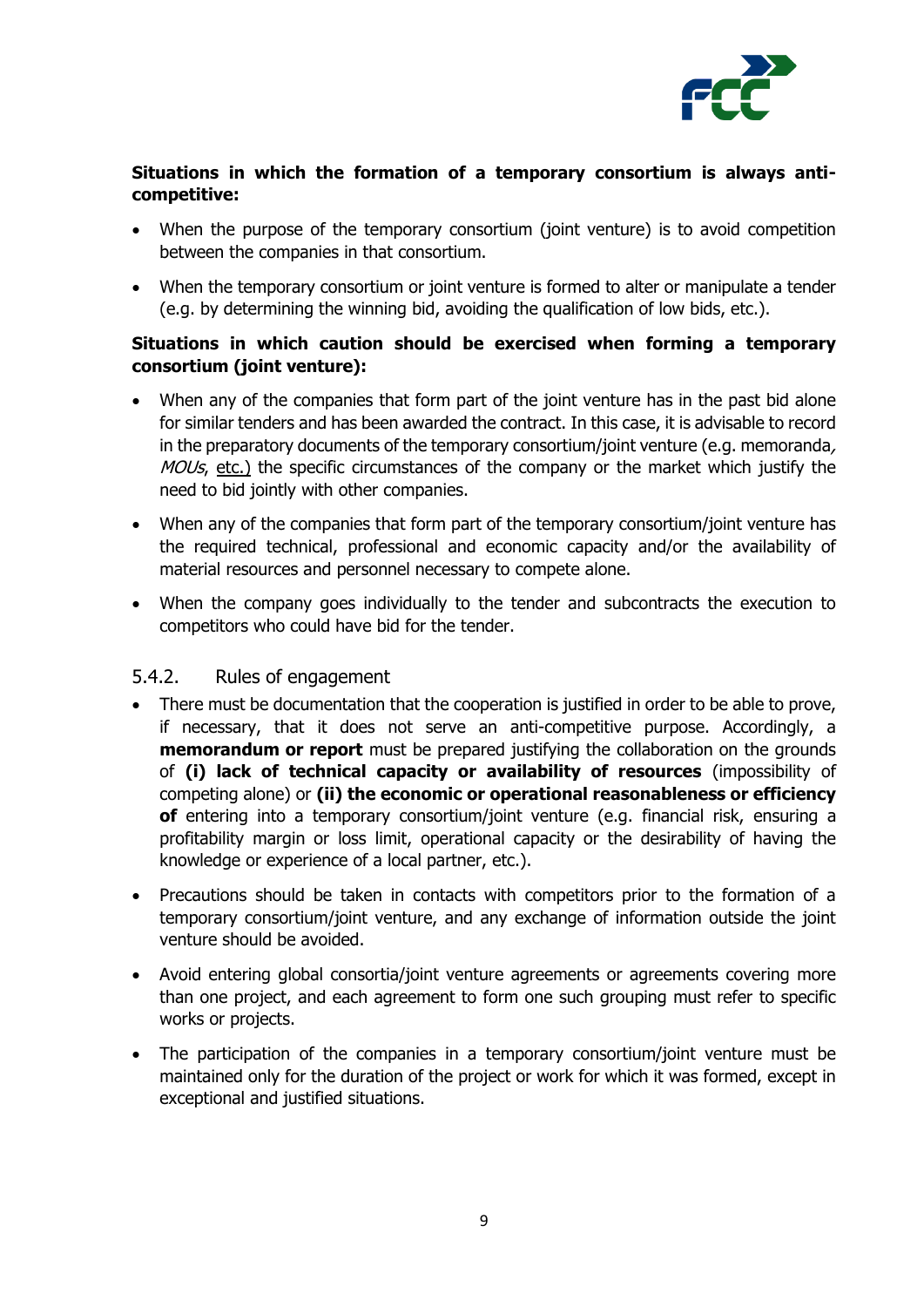

### 6. ENGAGEMENTS IN THE FCC GROUP

<span id="page-9-0"></span>The management team and employees of the FCC Group must be aware of and observe competition-specific legislation. Therefore, access to training materials and specific advice will be provided to ensure a culture of compliance with competition law.

In this regard, the FCC Group undertakes to provide its personnel with the appropriate tools to carry out their work without violating competition laws and regulations. In addition, each business area or subsidiary of the Group may develop additional specific actions based on its degree of exposure to potential violations.

In general, the following lines of engagement will be implemented throughout the FCC Group:

- **Training**: knowledge and awareness of competition-related matters in the FCC Group is essential to limit exposure to the risk of violations. Therefore, a regular training programme will be implemented, including training materials and conduct guidelines.
- **Advice**: individuals responsible for regulatory compliance and the legal advice for each business area or subsidiary of the FCC Group will resolve any doubts or queries that may arise regarding compliance with this Policy and with competition law.
- **Whistleblowing Channel**: any potential anti-competitive behaviour/conduct in the FCC Group should be reported through the Whistleblowing Channel, with guaranteed anonymity.
- **Detection**: the businesses of the FCC Group will conduct controls of their business activities to detect potential violations.

The degree of implementation of these instructions will be periodically assessed in order to implement additional actions, if necessary.

In addition, specific procedures may be laid down for handling certain situations which may entail a higher risk of exposure to competition infringements, particularly regarding:

- **Sector associations:** creation of a register identifying sector associations or professional forums in which they participate, including a review of memberships to such entities.
- **Business cooperation**: any project involving business cooperation with competitors (consortia, commercial agreements, joint ventures, etc.) must include prior justification for such cooperation. In particular, a memorandum or report including a technical and economic appraisal must be drawn up for internal authorisation.
- **Commercial distribution agreements**: business areas or subsidiaries of the FCC Group that enter into distribution agreements shall pay special attention to prevent specific violations such as resale price fixing, allocation of final sales territories or exclusive distribution agreements that may restrict competition (where the market share exceeds 30% or the duration of the agreement exceeds 5 years).
- **Dominant position**: dominant undertakings must act in the market to prevent abuse of a dominant position by avoiding unilateral actions that could be qualified as abusive. Accordingly, the FCC Group will periodically check its position or market power in markets